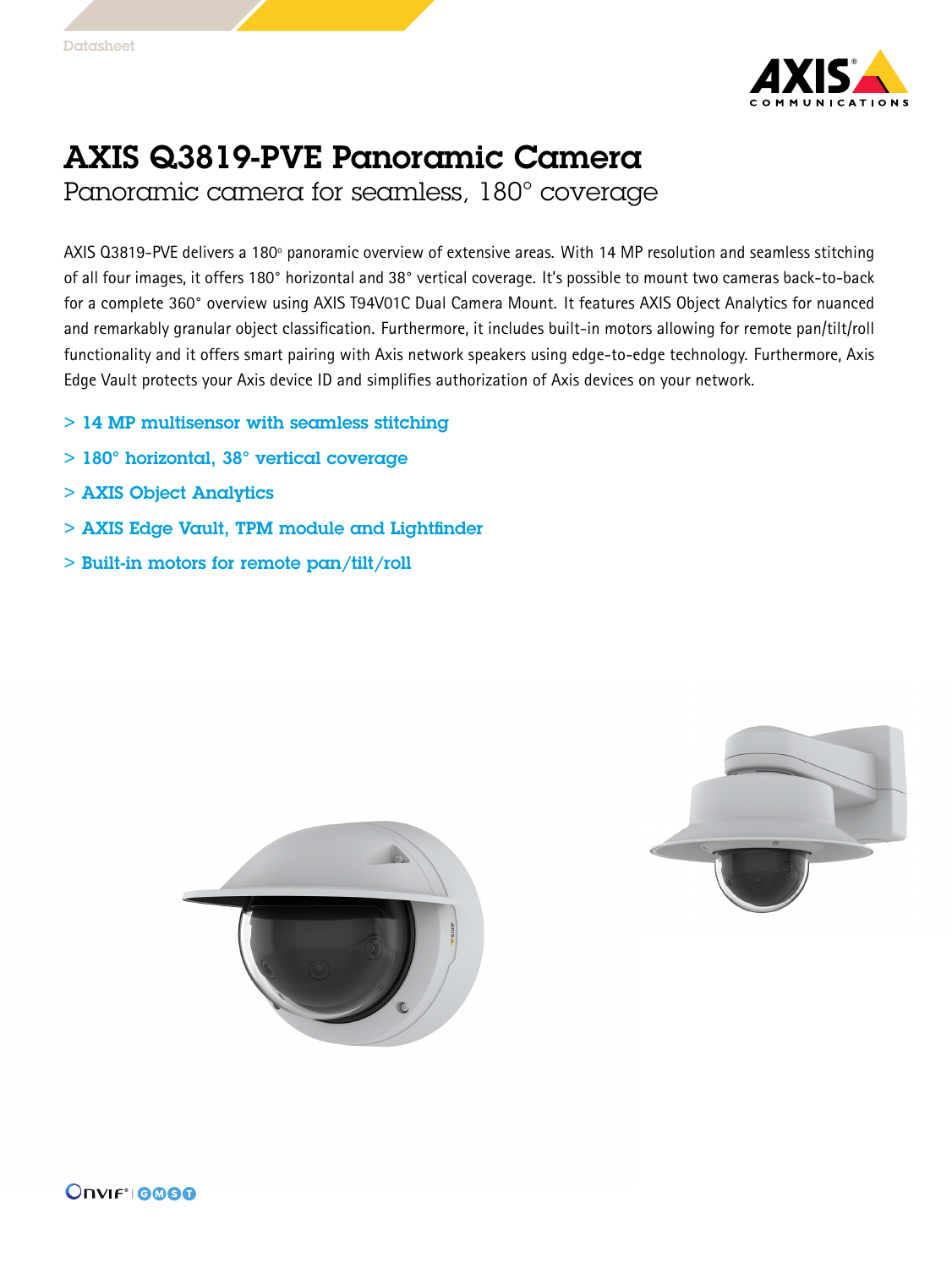## AXIS Q3819-PVE Panoramic Camera

| Camera                                  |                                                                                                                                                                                                                                                                                                                                                                                                                                                                                                                                                                                                          |
|-----------------------------------------|----------------------------------------------------------------------------------------------------------------------------------------------------------------------------------------------------------------------------------------------------------------------------------------------------------------------------------------------------------------------------------------------------------------------------------------------------------------------------------------------------------------------------------------------------------------------------------------------------------|
| Image sensor                            | 4 x 5 MP 1/2.5" progressive scan RGB CMOS                                                                                                                                                                                                                                                                                                                                                                                                                                                                                                                                                                |
| Lens                                    | Fixed 5.9 mm, F1.88<br>Horizontal field of view: 180°<br>Vertical field of view: 38°                                                                                                                                                                                                                                                                                                                                                                                                                                                                                                                     |
| Day and night                           | Automatically removable infrared-cut filter                                                                                                                                                                                                                                                                                                                                                                                                                                                                                                                                                              |
| Minimum<br>illumination                 | With Forensic WDR and Lightfinder:<br>Color: 0.16 lux, F2.0<br>B/W: 0.06 lux, F2.0                                                                                                                                                                                                                                                                                                                                                                                                                                                                                                                       |
| Shutter speed                           | 1/40000 to 1/25 s                                                                                                                                                                                                                                                                                                                                                                                                                                                                                                                                                                                        |
| Camera angle<br>adjustment              | Pan $+$ 135 $^{\circ}$<br>Tilt 15 $^{\circ}$ to 92 $^{\circ}$<br>$Roll \pm 8^{\circ}$                                                                                                                                                                                                                                                                                                                                                                                                                                                                                                                    |
| System on chip (SoC)                    |                                                                                                                                                                                                                                                                                                                                                                                                                                                                                                                                                                                                          |
| Model                                   | ARTPEC-7 (x2)                                                                                                                                                                                                                                                                                                                                                                                                                                                                                                                                                                                            |
| Memory                                  | 2048 MB RAM, 512 MB Flash                                                                                                                                                                                                                                                                                                                                                                                                                                                                                                                                                                                |
| Compute<br>capabilities                 | Machine learning processing unit (MLPU)                                                                                                                                                                                                                                                                                                                                                                                                                                                                                                                                                                  |
| Video                                   |                                                                                                                                                                                                                                                                                                                                                                                                                                                                                                                                                                                                          |
| Video<br>compression                    | H.264 (MPEG-4 Part 10/AVC) Baseline, Main and High Profiles<br>H.265 (MPEG-H Part 2/HEVC) Main Profile<br>Motion JPEG                                                                                                                                                                                                                                                                                                                                                                                                                                                                                    |
| Resolution                              | 8192x1728 (14.2 MP) to 608x128                                                                                                                                                                                                                                                                                                                                                                                                                                                                                                                                                                           |
| Frame rate                              | 14.2 MP @ 25/30 fps (50/60 Hz) WDR                                                                                                                                                                                                                                                                                                                                                                                                                                                                                                                                                                       |
| Video streaming                         | One configurable stream in H.264, H.265 and Motion JPEG in<br>full frame rate                                                                                                                                                                                                                                                                                                                                                                                                                                                                                                                            |
|                                         | Multiple individually configurable streams in reduced frame rate<br>Controllable frame rate and bandwidth<br>VBR/ABR/MBR H.264/H.265                                                                                                                                                                                                                                                                                                                                                                                                                                                                     |
| Image settings                          | Saturation, contrast, brightness, sharpness, Forensic WDR: up to<br>120 dB depending on scene, white balance, day/night threshold,<br>exposure mode, compression, dynamic text and image overlay,<br>orientation aid, exposure control, noise reduction, fine tuning of<br>behavior at low light, polygon privacy masks                                                                                                                                                                                                                                                                                  |
| Audio                                   |                                                                                                                                                                                                                                                                                                                                                                                                                                                                                                                                                                                                          |
| Audio streaming                         | Two-way audio via edge-to-edge technology                                                                                                                                                                                                                                                                                                                                                                                                                                                                                                                                                                |
| Audio<br>input/output                   | External microphone input, ring-power, digital audio input,<br>automatic gain control, network speaker pairing                                                                                                                                                                                                                                                                                                                                                                                                                                                                                           |
| Audio encoding                          | 24bit LPCM, AAC-LC 8/16/32/48 kHz, G.711 PCM 8 kHz, G.726<br>ADPCM 8 kHz, Opus 8/16/48 kHz, 44.1 kHz ACC-LC, LPCM<br>Configurable bit rate                                                                                                                                                                                                                                                                                                                                                                                                                                                               |
| Network                                 |                                                                                                                                                                                                                                                                                                                                                                                                                                                                                                                                                                                                          |
| Security                                | Password protection, IP address filtering, HTTPS <sup>a</sup> encryption,<br>IEEE 802.1X (EAP-TLS) <sup>a</sup> network access control, digest<br>authentication, user access log, centralized certificate<br>management, brute force delay protection, signed firmware,<br>signed video, Axis Edge Vault, Axis device ID, secure keystore (CC<br>EAL4 certified), TPM (FIPS 140-2 certified)                                                                                                                                                                                                            |
| Supported<br>protocols                  | IPv4, IPv6 USGv6, ICMPv4/ICMPv6, HTTP, HTTP/2, HTTPS <sup>a</sup> , TLS <sup>a</sup> ,<br>QoS Layer 3 DiffServ, FTP, SFTP, CIFS/SMB, SMTP, mDNS (Bonjour),<br>UPnP®, SNMP v1/v2c/v3 (MIB-II), DNS/DNSv6, DDNS, NTP, RTSP,<br>RTP, TCP, UDP, IGMP, RTCP, ICMP, DHCPv4/v6, ARP, SOCKS, SSH,<br>LLDP, CDP, MQTT, Syslog, Link-Local address (ZeroConf)                                                                                                                                                                                                                                                      |
| System integration                      |                                                                                                                                                                                                                                                                                                                                                                                                                                                                                                                                                                                                          |
| Application<br>Programming<br>Interface | Open API for software integration<br>ONVIF <sup>®</sup> Profile G, ONVIF® Profile M, ONVIF® Profile S and<br>ONVIF <sup>®</sup> Profile T, specification at onvif.org                                                                                                                                                                                                                                                                                                                                                                                                                                    |
| Event conditions                        | Analytics, external input, supervised external input, edge storage<br>events, virtual inputs through API<br>Audio: audio detection<br>Digital audio: digital signal contains Axis metadata, digital signal<br>as invalid sample rate, digital signal missing, digital signal ok<br>Device status: above operating temperature, above or below<br>operating temperature, below operating temperature, fan failure,<br>IP address removed, network lost, new IP address, shock detected,<br>storage failure, system ready, within operating temperature,<br>casing open, ring power overcurrent protection |

|                               | Edge storage: recording ongoing, storage disruption, storage<br>health issues detected<br>I/O: digital input, manual trigger, virtual input<br>MQTT subscribe<br>Scheduled and recurring: scheduled event<br>Video: live stream open, average bitrate degradation, day-night<br>mode, tampering                                                                                         |
|-------------------------------|-----------------------------------------------------------------------------------------------------------------------------------------------------------------------------------------------------------------------------------------------------------------------------------------------------------------------------------------------------------------------------------------|
| <b>Event actions</b>          | Day/night mode, overlay text, video recording to edge storage,<br>pre- and post-alarm video buffering, send SNMP trap, play audio<br>clipm I/O events, status LED events<br>File upload: FTP, SFTP, HTTP, HTTPS network share, email<br>MQTT publish<br>Notification: email, HTTP, HTTPS TCP                                                                                            |
| Data streaming                | Event data                                                                                                                                                                                                                                                                                                                                                                              |
| Built-in<br>installation aids | Remote Pan/tilt/roll: designed to withstand at least 200 full<br>cycles, autoroll, pixel counter, leveling quide                                                                                                                                                                                                                                                                        |
| Analytics                     |                                                                                                                                                                                                                                                                                                                                                                                         |
| AXIS Object<br>Analytics      | Object classes: humans, vehicles<br>Trigger conditions: line crossing, object in area<br>Up to 10 scenarios<br>Metadata visualized with color-coded bounding boxes<br>Polygon include/exclude areas<br>Perspective configuration<br><b>ONVIF Motion Alarm event</b>                                                                                                                     |
| <b>Applications</b>           | Included<br><b>AXIS Object Analytics</b><br>AXIS Video Motion Detection, AXIS Motion Guard,<br>AXIS Fence Guard, AXIS Loitering Guard, active tampering alarm,<br>audio detection<br>Supported<br>Support for AXIS Camera Application Platform enabling<br>installation of third-party applications, see <i>axis.com/acap</i>                                                           |
| General                       |                                                                                                                                                                                                                                                                                                                                                                                         |
| Casing                        | IP66-/IP67- and NEMA 4X-rated, IK10-rated impact-resistant<br>casing with polycarbonate hard coated clear dome, aluminum<br>base and dehumidifying membrane<br>Color: white NCS S 1002-B<br>Casing open detection<br>For repainting instructions and impact on warranty, contact your<br>distributor partner.                                                                           |
| Mounting                      | Mounting bracket with junction box holes (double-gang,<br>single-gang, 4" square, and 4" octagon) and for wall or ceiling<br>mount<br>3/4" (M25) conduit side entries                                                                                                                                                                                                                   |
| Sustainability                | PVC free                                                                                                                                                                                                                                                                                                                                                                                |
| Power                         | Power over Ethernet (PoE) IEEE 802.3at Type 2 Class 4<br>Typical 12 W, max 22.5 W                                                                                                                                                                                                                                                                                                       |
| <b>Connectors</b>             | Shielded RJ45 1000BASE-T<br>Terminal block for two configurable supervised inputs/digital<br>outputs (12 V DC output, max load 50 mA), 3.5 mm analog/digital<br>mic/line in                                                                                                                                                                                                             |
| Storage                       | Support for microSD/microSDHC/microSDXC card<br>Support for SD card encryption<br>Support for recording to network-attached storage (NAS)                                                                                                                                                                                                                                               |
| Operating<br>conditions       | -40 °C to 50 °C (-40 °F to 122 °F)<br>Humidity 10-100% RH (condensing)<br>Maximum temperature according to NEMA TS 2 (2.2.7): 74 °C<br>(165 °F)<br>Start-up temperature: -40 °C                                                                                                                                                                                                         |
| Storage<br>conditions         | -40 °C to 65 °C (-40 °F to 149 °F)<br>Humidity 5-95% RH (non-condensing)                                                                                                                                                                                                                                                                                                                |
| Approvals                     | EMC<br>EAC, EN 55032 Class A, EN 55035, EN 50121-4,<br>IEC 62236-4, EN 55024, EN 61000-6-1, EN 61000-6-2,<br>FCC Part 15 Subpart B Class A, ICES-3(A)/NMB-3(A), VCCI Class A,<br>RCM AS/NZS CISPR 32 Class A, KC KN32 Class A, KC KN35,<br>CISPR 24, CISPR 35<br>Safety<br>IEC/EN/UL 60950-22, IEC/EN/UL 62368-1,<br>CAN/CSA C22.2 No. 62368-1, CAN/CSA-C22.2 No. 60950-22,<br>IS 13252 |